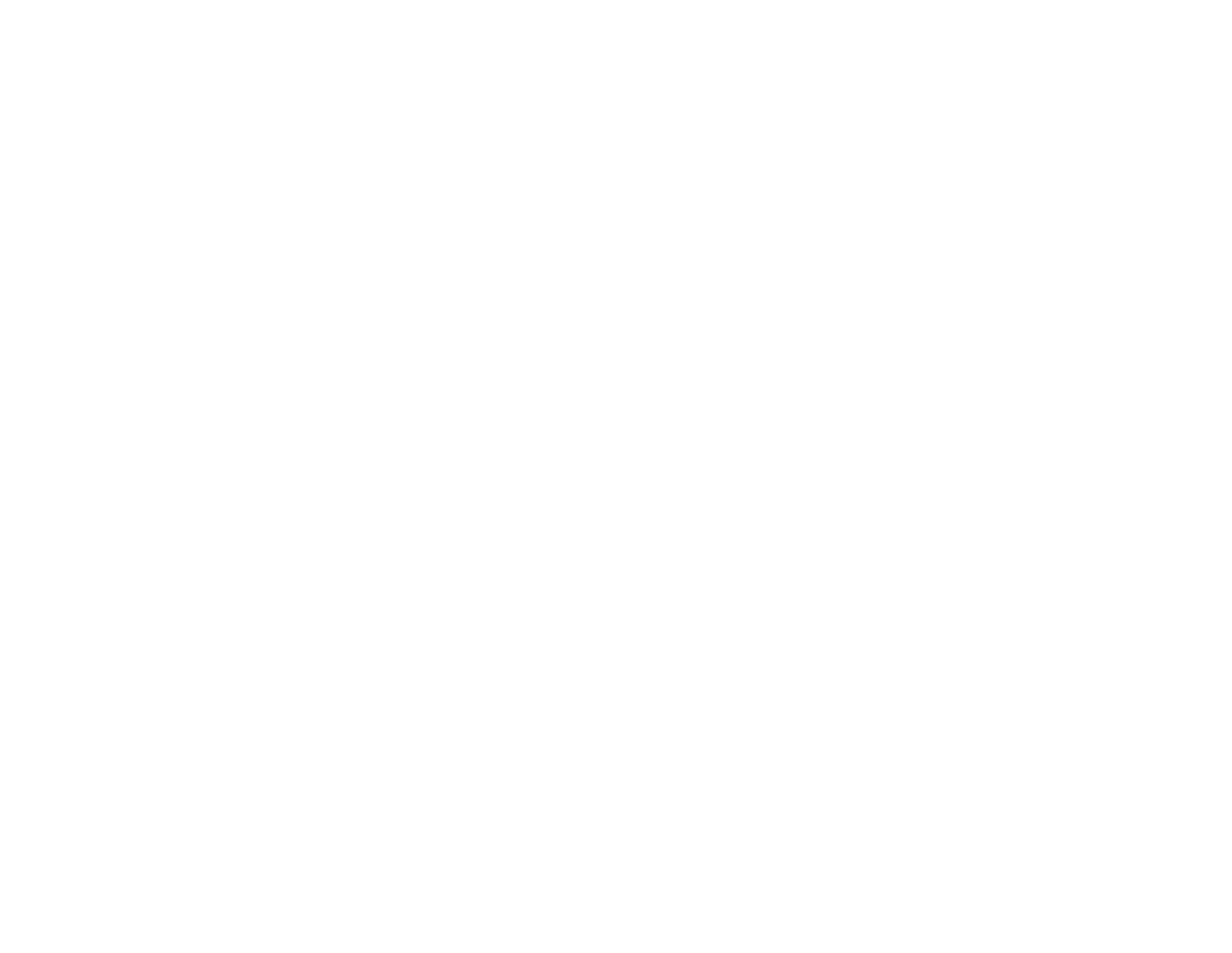|                                                         |                  |     |     |     |                          |     |          |          |                          |                          | <b>Two</b>               |      |                          |                          |                |                              |             |                          |        |                                                                                                                                                |               |  |
|---------------------------------------------------------|------------------|-----|-----|-----|--------------------------|-----|----------|----------|--------------------------|--------------------------|--------------------------|------|--------------------------|--------------------------|----------------|------------------------------|-------------|--------------------------|--------|------------------------------------------------------------------------------------------------------------------------------------------------|---------------|--|
|                                                         |                  |     |     |     | <b>African</b>           |     |          | American |                          | Pacific More             | or                       | Econ | <b>Non</b><br>Econ       |                          |                |                              |             |                          |        |                                                                                                                                                | <b>Foster</b> |  |
|                                                         |                  |     |     |     |                          |     |          |          |                          |                          |                          |      |                          |                          |                |                              |             |                          |        | State District Campus American Hispanic White Indian Asian Islander Races Disady Disady CWD CWOD EL Male Female Migrant Homeless Care Military |               |  |
| Science                                                 | All Students 12% |     | 7%  | 4%  | $\ast$                   | 4%  |          |          |                          |                          |                          | 5%   | $0\%$                    | 0%                       | 5%             | 7%                           | 8%          | 0%                       |        |                                                                                                                                                |               |  |
|                                                         | <b>CWD</b>       | 6%  | 4%  | 0%  |                          | 0%  | $\ast$   |          |                          |                          | $\overline{\phantom{a}}$ | 0%   | $\overline{\phantom{a}}$ | 0%                       | $\overline{a}$ | $\left\vert \ast\right\vert$ | 0%          | $\ast$                   |        |                                                                                                                                                |               |  |
|                                                         | <b>CWOD</b>      | 13% | 7%  | 5%  | $\ast$                   | 5%  | $\ast$   |          |                          |                          | $\overline{\phantom{a}}$ | 5%   | 0%                       | $\overline{\phantom{a}}$ |                |                              | 5% 7% 10%   | $0\%$                    | $\ast$ | $\ast$                                                                                                                                         |               |  |
|                                                         | ΕL               | 4%  | 5%  | 7%  | $\sim$                   | 7%  |          |          |                          |                          | $\overline{\phantom{a}}$ | 7%   | $\ast$                   | $\ast$                   | 7%             |                              | 7% 13%      | 0%                       | $\ast$ |                                                                                                                                                |               |  |
|                                                         | Male             | 14% | 8%  | 8%  | $\ast$                   | 9%  | $\ast$   |          |                          |                          | $\overline{\phantom{a}}$ | 8%   | $\ast$                   | 0%                       |                | 10% 13%                      | 8%          | $\overline{\phantom{a}}$ |        |                                                                                                                                                |               |  |
|                                                         | Female           | 10% | 6%  | 0%  | $\ast$                   | 0%  | $\ast$   |          |                          |                          |                          | 0%   | $0\%$                    | $\ast$                   |                | $0\%$ 0%                     |             | 0%                       | $\ast$ | $\ast$                                                                                                                                         |               |  |
| <b>STAAR Percent at Approaches Grade Level or Above</b> |                  |     |     |     |                          |     |          |          |                          |                          |                          |      |                          |                          |                |                              |             |                          |        |                                                                                                                                                |               |  |
| <b>All Grades</b>                                       |                  |     |     |     |                          |     |          |          |                          |                          |                          |      |                          |                          |                |                              |             |                          |        |                                                                                                                                                |               |  |
| All Subjects   All Students 67%                         |                  |     | 63% | 68% | 50%                      | 69% | 81%      | $\ast$   |                          |                          | $\ast$                   | 67%  |                          | 81% 34%                  |                |                              | 72% 72% 69% | 68%                      | $\ast$ | 70%                                                                                                                                            |               |  |
|                                                         | <b>CWD</b>       | 38% | 31% | 34% | 0%                       | 33% | 60%      |          |                          |                          | $\ast$                   | 35%  | $\ast$                   | 34%                      |                |                              | $-41\%$ 39% | 20%                      |        |                                                                                                                                                |               |  |
|                                                         | <b>CWOD</b>      | 71% | 66% | 72% | 64%                      | 72% | 91%      | $\ast$   |                          | $\overline{\phantom{a}}$ | $\ast$                   | 71%  | 83%                      | $\overline{a}$           |                |                              | 72% 74% 74% | 71%                      | $\ast$ | 70%                                                                                                                                            |               |  |
|                                                         | EL               | 47% | 54% | 72% | $\overline{\phantom{a}}$ | 72% | $\ast$   |          |                          |                          |                          | 72%  |                          | 74% 41%                  |                |                              | 74% 72% 69% | 74%                      | $\ast$ |                                                                                                                                                |               |  |
|                                                         | Male             | 65% | 60% | 69% | 57%                      | 69% | 78%      |          |                          | $\overline{a}$           | $\overline{a}$           | 68%  |                          | 76% 39%                  |                |                              | 74% 69% 69% | $\overline{\phantom{a}}$ |        | $\ast$                                                                                                                                         |               |  |
|                                                         | Female           | 69% | 65% | 68% | 29%                      | 68% | 86%      | $\ast$   |                          |                          | $\ast$                   | 66%  |                          | 85% 20%                  | 71% 74%        |                              |             | 68%                      | $\ast$ | 63%                                                                                                                                            |               |  |
| Reading                                                 | All Students 68% |     | 62% | 65% | 58%                      | 65% | 86%      | $\ast$   |                          | $\overline{a}$           | $\ast$                   | 64%  |                          | 76% 33%                  |                |                              | 69% 64% 62% | 68%                      | $\ast$ |                                                                                                                                                |               |  |
|                                                         | <b>CWD</b>       | 35% | 26% | 33% | $\ast$                   | 33% | $\ast$   |          |                          |                          | $\ast$                   | 34%  |                          | $* 33%$                  |                |                              | $-44\%$ 38% | 22%                      |        |                                                                                                                                                |               |  |
|                                                         | <b>CWOD</b>      | 72% | 66% | 69% | 78%                      |     | 67% 100% | $\ast$   |                          |                          | $\ast$                   | 67%  | 78%                      |                          |                |                              | 69% 65% 66% | 71%                      | $\ast$ |                                                                                                                                                |               |  |
|                                                         | EL               | 46% | 51% | 64% |                          | 64% | $\ast$   |          |                          |                          | $\overline{a}$           | 63%  |                          | 75% 44%                  |                |                              | 65% 64% 59% | 68%                      | $\ast$ |                                                                                                                                                |               |  |
|                                                         | Male             | 63% | 57% | 62% | 67%                      | 62% | $\ast$   |          |                          | $\overline{a}$           |                          | 62%  | 63%                      | 38%                      |                |                              | 66% 59% 62% | $\overline{\phantom{a}}$ |        |                                                                                                                                                |               |  |
|                                                         | Female           | 72% | 68% | 68% | $\ast$                   | 67% | $\ast$   | $\ast$   |                          |                          | $\ast$                   | 65%  |                          | 88% 22%                  | 71% 68%        |                              |             | 68%                      | $\ast$ | $\ast$                                                                                                                                         |               |  |
| Mathematics All Students 65%                            |                  |     | 62% | 73% | 42%                      | 74% | 71%      | $\ast$   |                          |                          | $\ast$                   | 71%  |                          | 88% 30%                  |                |                              | 78% 81% 74% | 73%                      | $\ast$ |                                                                                                                                                |               |  |
|                                                         | <b>CWD</b>       | 39% | 34% | 30% | $\ast$                   | 29% | $\ast$   |          |                          |                          | $\ast$                   | 31%  | $\ast$                   | 30%                      |                |                              | $-33\%$ 33% | 22%                      |        |                                                                                                                                                |               |  |
|                                                         | <b>CWOD</b>      | 68% | 66% | 78% | 56%                      | 79% | 80%      | $\ast$   |                          |                          | $\ast$                   | 76%  | 91%                      |                          |                |                              | 78% 84% 80% | 76%                      | $\ast$ |                                                                                                                                                |               |  |
|                                                         | EL               | 49% | 59% | 81% | $\overline{\phantom{a}}$ | 80% | $\ast$   |          |                          | $\blacksquare$           |                          | 80%  |                          | 88% 33%                  |                |                              | 84% 81% 78% | 83%                      | $\ast$ |                                                                                                                                                |               |  |
|                                                         | Male             | 65% | 63% | 74% | 44%                      | 75% | $\ast$   |          |                          |                          | $\overline{\phantom{a}}$ | 72%  |                          | 88% 33%                  |                |                              | 80% 78% 74% | $\sim$                   |        | $\ast$                                                                                                                                         |               |  |
|                                                         | Female           | 65% | 62% | 73% | $\ast$                   | 74% | $\ast$   |          |                          |                          | $\ast$                   | 71%  | 88%                      | 22%                      | 76% 83%        |                              |             | 73%                      | $\ast$ |                                                                                                                                                |               |  |
| Science                                                 | All Students 70% |     | 65% | 63% | $\ast$                   | 63% | $\ast$   |          |                          |                          |                          | 63%  |                          | 71% 45%                  |                |                              | 65% 69% 74% | 51%                      | $\ast$ | $\ast$                                                                                                                                         |               |  |
|                                                         | <b>CWD</b>       | 42% | 37% | 45% | $\overline{\phantom{a}}$ | 40% | $\ast$   |          |                          | $\overline{\phantom{a}}$ |                          | 45%  |                          | 45%                      |                |                              | * 56%       | $\ast$                   |        |                                                                                                                                                |               |  |
|                                                         | <b>CWOD</b>      | 74% | 68% | 65% | $\ast$                   | 66% | $\ast$   |          |                          | $\overline{\phantom{a}}$ | $\overline{a}$           | 65%  | 71%                      | $\overline{\phantom{a}}$ |                |                              | 65% 71% 78% | 53%                      | $\ast$ | $\ast$                                                                                                                                         |               |  |
|                                                         | EL.              | 47% | 53% | 69% |                          | 69% |          |          |                          |                          |                          | 71%  | $\ast$                   | $\ast$                   |                |                              | 71% 69% 74% | 64%                      | $\ast$ |                                                                                                                                                |               |  |
|                                                         | Male             | 70% | 66% | 74% | $\ast$                   | 74% | $\ast$   |          | $\overline{\phantom{a}}$ | $\overline{a}$           |                          | 73%  | $\ast$                   | 56%                      |                |                              | 78% 74% 74% | $\overline{\phantom{a}}$ |        |                                                                                                                                                |               |  |
|                                                         | Female           | 71% | 65% | 51% | $\ast$                   | 51% | $\ast$   |          |                          |                          |                          | 49%  | 67%                      | $\ast$                   | 53% 64%        |                              |             | 51%                      | $\ast$ | $\ast$                                                                                                                                         |               |  |
| <b>STAAR Percent at Meets Grade Level or Above</b>      |                  |     |     |     |                          |     |          |          |                          |                          |                          |      |                          |                          |                |                              |             |                          |        |                                                                                                                                                |               |  |
| <b>All Grades</b>                                       |                  |     |     |     |                          |     |          |          |                          |                          |                          |      |                          |                          |                |                              |             |                          |        |                                                                                                                                                |               |  |
| All Subjects   All Students   41%                       |                  |     | 34% | 34% | 7%                       | 35% | 50%      |          |                          |                          | *                        | 34%  |                          | 41% 20%                  |                |                              | 36% 39% 37% | 32%                      | $\ast$ | 20%                                                                                                                                            |               |  |
|                                                         | <b>CWD</b>       | 21% | 16% | 20% | 0%                       | 19% | 60%      |          |                          | $\overline{a}$           | $\ast$                   | 20%  | $\ast$                   | 20%                      |                |                              | $-27\%$ 27% | 0%                       |        |                                                                                                                                                |               |  |
|                                                         | <b>CWOD</b>      | 44% | 36% | 36% | 9%                       | 37% | 45%      | $\ast$   |                          |                          | $\ast$                   | 35%  | 42%                      |                          |                |                              | 36% 40% 38% | 34%                      | $\ast$ | 20%                                                                                                                                            |               |  |
|                                                         | EL.              | 20% | 25% | 39% | $\overline{\phantom{a}}$ | 38% | $\ast$   |          |                          |                          |                          | 40%  |                          | 21% 27%                  |                |                              | 40% 39% 39% | 39%                      | $\ast$ |                                                                                                                                                |               |  |
|                                                         | Male             | 40% | 33% | 37% | 10%                      | 38% | 56%      |          |                          |                          |                          | 37%  |                          | 33% 27%                  |                |                              | 38% 39% 37% |                          |        | $\ast$                                                                                                                                         |               |  |
|                                                         | Female           | 42% | 35% | 32% | 0%                       | 33% | 43%      | $\ast$   |                          |                          | $\ast$                   | 30%  | 48%                      | 0%                       | 34% 39%        |                              |             | 32%                      | $\ast$ | 0%                                                                                                                                             |               |  |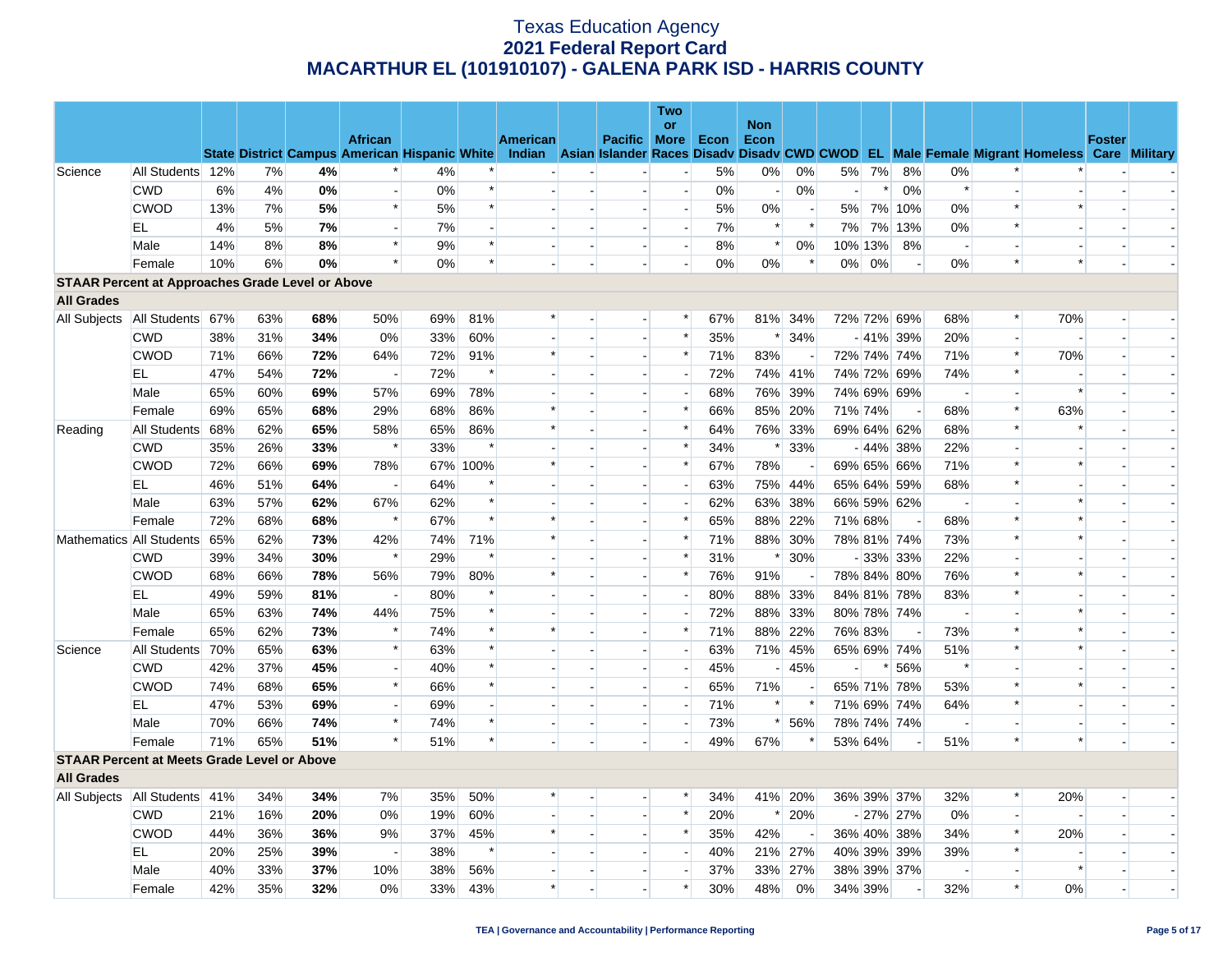|                                             |                          |     |     |     |                          |                                                      |        |                 |                          | <b>Two</b>               |      |                          |                          |         |                          |                          |                          |                                                                                                  |               |  |
|---------------------------------------------|--------------------------|-----|-----|-----|--------------------------|------------------------------------------------------|--------|-----------------|--------------------------|--------------------------|------|--------------------------|--------------------------|---------|--------------------------|--------------------------|--------------------------|--------------------------------------------------------------------------------------------------|---------------|--|
|                                             |                          |     |     |     | <b>African</b>           |                                                      |        | <b>American</b> | Pacific More             | or                       | Econ | <b>Non</b><br>Econ       |                          |         |                          |                          |                          |                                                                                                  | <b>Foster</b> |  |
|                                             |                          |     |     |     |                          | <b>State District Campus American Hispanic White</b> |        |                 |                          |                          |      |                          |                          |         |                          |                          |                          | Indian Asian Islander Races Disady Disady CWD CWOD EL Male Female Migrant Homeless Care Military |               |  |
| Reading                                     | All Students 44%         |     | 35% | 33% | 8%                       | 33%                                                  | 57%    |                 |                          |                          | 32%  |                          | 39% 20%                  |         | 34% 33% 33%              | 33%                      |                          |                                                                                                  |               |  |
|                                             | <b>CWD</b>               | 20% | 15% | 20% | $\ast$                   | 21%                                                  | $\ast$ |                 | $\overline{\phantom{a}}$ | $\ast$                   | 21%  |                          | * 20%                    |         | $-22\%$ 29%              | 0%                       | $\overline{\phantom{a}}$ |                                                                                                  |               |  |
|                                             | <b>CWOD</b>              | 47% | 37% | 34% | 11%                      | 34%                                                  | 60%    | $\ast$          |                          | $\ast$                   | 33%  | 41%                      |                          |         | 34% 34% 34%              | 35%                      | $\ast$                   | $\ast$                                                                                           |               |  |
|                                             | EL                       | 20% | 23% | 33% | $\overline{\phantom{a}}$ | 33%                                                  | $\ast$ |                 | $\overline{a}$           | $\overline{\phantom{a}}$ | 35%  |                          | 13% 22%                  |         | 34% 33% 31%              | 36%                      | $\ast$                   |                                                                                                  |               |  |
|                                             | Male                     | 40% | 31% | 33% | 11%                      | 34%                                                  | $\ast$ |                 |                          |                          | 33%  |                          | 31% 29%                  |         | 34% 31% 33%              |                          |                          |                                                                                                  |               |  |
|                                             | Female                   | 48% | 39% | 33% | $\ast$                   | 33%                                                  | $\ast$ |                 |                          | $\ast$                   | 31%  | 47%                      | 0%                       | 35% 36% |                          | 33%                      | $\ast$                   |                                                                                                  |               |  |
|                                             | Mathematics All Students | 37% | 32% | 40% | 8%                       | 41%                                                  | 43%    | $\ast$          | $\overline{\phantom{a}}$ | $\ast$                   | 39%  |                          | 48% 13%                  |         | 43% 47% 41%              | 39%                      | $\ast$                   | $\ast$                                                                                           |               |  |
|                                             | <b>CWD</b>               | 21% | 16% | 13% | $\ast$                   | 13%                                                  | $\ast$ |                 |                          | $\ast$                   | 14%  |                          | $*13%$                   |         | $-22\%$ 19%              | 0%                       |                          |                                                                                                  |               |  |
|                                             | <b>CWOD</b>              | 39% | 34% | 43% | 11%                      | 44%                                                  | 40%    | $\ast$          |                          | $\ast$                   | 42%  | 50%                      | $\overline{\phantom{a}}$ |         | 43% 49% 45%              | 41%                      | $\ast$                   | $\ast$                                                                                           |               |  |
|                                             | EL                       | 20% | 28% | 47% |                          | 47%                                                  | $\ast$ |                 |                          |                          | 48%  |                          | 38% 22%                  |         | 49% 47% 46%              | 49%                      | $\ast$                   |                                                                                                  |               |  |
|                                             | Male                     | 37% | 33% | 41% | 11%                      | 43%                                                  | $\ast$ |                 |                          | $\overline{\phantom{a}}$ | 41%  | 38%                      | 19%                      |         | 45% 46% 41%              | $\overline{\phantom{a}}$ |                          |                                                                                                  |               |  |
|                                             | Female                   | 36% | 31% | 39% | $\ast$                   | 40%                                                  | $\ast$ | $\ast$          |                          | $\ast$                   | 36%  | 59%                      | 0%                       | 41% 49% |                          | 39%                      | $\ast$                   |                                                                                                  |               |  |
| Science                                     | All Students             | 43% | 35% | 22% | $\ast$                   | 22%                                                  | $\ast$ |                 |                          |                          | 23%  |                          | 14% 36%                  |         | 20% 29% 34%              | 9%                       | $\ast$                   | $\ast$                                                                                           |               |  |
|                                             | <b>CWD</b>               | 22% | 19% | 36% | $\overline{a}$           | 30%                                                  | $\ast$ |                 |                          | $\overline{a}$           | 36%  | $\overline{\phantom{a}}$ | 36%                      |         | $* 44%$                  | $\ast$                   | $\overline{a}$           |                                                                                                  |               |  |
|                                             | <b>CWOD</b>              | 46% | 36% | 20% | $\ast$                   | 22%                                                  | $\ast$ |                 |                          |                          | 21%  | 14%                      |                          |         | 20% 27% 32%              | 9%                       | $\ast$                   | $\ast$                                                                                           |               |  |
|                                             | EL                       | 17% | 21% | 29% |                          | 29%                                                  |        |                 |                          | $\overline{a}$           | 31%  |                          | $\ast$                   |         | 27% 29% 43%              | 14%                      | $\ast$                   |                                                                                                  |               |  |
|                                             | Male                     | 44% | 36% | 34% | $\ast$                   | 35%                                                  | $\ast$ |                 | $\overline{\phantom{a}}$ | $\blacksquare$           | 35%  |                          | $* 44%$                  |         | 32% 43% 34%              | $\overline{\phantom{a}}$ | $\overline{\phantom{a}}$ |                                                                                                  |               |  |
|                                             | Female                   | 42% | 33% | 9%  | $\ast$                   | 9%                                                   | $\ast$ |                 |                          |                          | 8%   | 17%                      | $\ast$                   | 9% 14%  | $\overline{a}$           | 9%                       | $\ast$                   | $\ast$                                                                                           |               |  |
| <b>STAAR Percent at Masters Grade Level</b> |                          |     |     |     |                          |                                                      |        |                 |                          |                          |      |                          |                          |         |                          |                          |                          |                                                                                                  |               |  |
| <b>All Grades</b>                           |                          |     |     |     |                          |                                                      |        |                 |                          |                          |      |                          |                          |         |                          |                          |                          |                                                                                                  |               |  |
| All Subjects   All Students   18%           |                          |     | 12% | 16% | 0%                       | 17%                                                  | 19%    |                 | $\blacksquare$           | $\ast$                   | 15%  | 22%                      | 4%                       |         | 17% 16% 18%              | 14%                      | $\ast$                   | 20%                                                                                              |               |  |
|                                             | <b>CWD</b>               | 7%  | 4%  | 4%  | 0%                       | 5%                                                   | 0%     |                 |                          | $\ast$                   | 4%   | $\ast$                   | 4%                       | 9%      | 6%                       | 0%                       | $\blacksquare$           |                                                                                                  |               |  |
|                                             | <b>CWOD</b>              | 19% | 13% | 17% | 0%                       | 18%                                                  | 27%    | $\ast$          |                          | $\ast$                   | 17%  | 23%                      | $\overline{\phantom{a}}$ |         | 17% 17% 20%              | 15%                      | $\ast$                   | 20%                                                                                              |               |  |
|                                             | EL.                      | 7%  | 9%  | 16% | $\overline{\phantom{0}}$ | 16%                                                  | $\ast$ |                 |                          |                          | 17%  | 5%                       | 9%                       |         | 17% 16% 18%              | 15%                      | $\ast$                   |                                                                                                  |               |  |
|                                             | Male                     | 17% | 11% | 18% | 0%                       | 19%                                                  | 22%    |                 |                          |                          | 18%  | 24%                      | 6%                       |         | 20% 18% 18%              |                          | $\overline{\phantom{a}}$ | $\ast$                                                                                           |               |  |
|                                             | Female                   | 19% | 13% | 14% | 0%                       | 14%                                                  | 14%    |                 |                          | $\ast$                   | 13%  | 20%                      | 0%                       | 15% 15% |                          | 14%                      | $\ast$                   | 0%                                                                                               |               |  |
| Reading                                     | All Students             | 18% | 11% | 18% | 0%                       | 18%                                                  | 29%    |                 |                          | $\ast$                   | 17%  | 27%                      | 3%                       |         | 19% 16% 17%              | 18%                      | $\ast$                   | $\ast$                                                                                           |               |  |
|                                             | <b>CWD</b>               | 6%  | 3%  | 3%  | $\ast$                   | 4%                                                   | $\ast$ |                 |                          | $\ast$                   | 3%   | $\ast$                   | 3%                       | $-11%$  | 5%                       | 0%                       |                          |                                                                                                  |               |  |
|                                             | <b>CWOD</b>              | 20% | 12% | 19% | 0%                       | 19%                                                  | 40%    | ∗               | $\overline{\phantom{a}}$ | $\ast$                   | 18%  | 28%                      |                          |         | 19% 16% 19%              | 19%                      | $\ast$                   | $\ast$                                                                                           |               |  |
|                                             | EL                       | 7%  | 8%  | 16% | $\overline{\phantom{a}}$ | 15%                                                  | $\ast$ |                 |                          |                          | 17%  |                          | 0% 11%                   |         | 16% 16% 13%              | 18%                      | $\ast$                   |                                                                                                  |               |  |
|                                             | Male                     | 16% | 9%  | 17% | 0%                       | 18%                                                  | $\ast$ |                 |                          |                          | 16%  | 25%                      | 5%                       |         | 19% 13% 17%              | $\overline{\phantom{a}}$ |                          |                                                                                                  |               |  |
|                                             | Female                   | 21% | 13% | 18% | $\ast$                   | 18%                                                  | $\ast$ |                 | $\overline{\phantom{a}}$ | $\ast$                   | 17%  | 29%                      | 0%                       | 19% 18% |                          | 18%                      | $\ast$                   |                                                                                                  |               |  |
|                                             | Mathematics All Students | 17% | 13% | 18% | 0%                       | 19%                                                  | 14%    | $\ast$          |                          | $\ast$                   | 17%  | 21%                      | 7%                       |         | 19% 19% 23%              | 13%                      | $\ast$                   |                                                                                                  |               |  |
|                                             | <b>CWD</b>               | 8%  | 4%  | 7%  | $\ast$                   | 8%                                                   | $\ast$ |                 |                          | $\ast$                   | 7%   | $\ast$                   | 7%                       |         | $-11\%$ 10%              | 0%                       | $\overline{a}$           |                                                                                                  |               |  |
|                                             | <b>CWOD</b>              | 18% | 14% | 19% | 0%                       | 20%                                                  | 20%    |                 |                          | $\ast$                   | 19%  | 22%                      |                          |         | 19% 20% 25%              | 14%                      | $\ast$                   |                                                                                                  |               |  |
|                                             | EL                       | 8%  | 12% | 19% | $\blacksquare$           | 20%                                                  | $\ast$ |                 |                          | $\overline{\phantom{a}}$ | 20%  |                          | 13% 11%                  |         | 20% 19% 24%              | 16%                      | $\ast$                   |                                                                                                  |               |  |
|                                             | Male                     | 18% | 14% | 23% | 0%                       | 24%                                                  | $\ast$ |                 |                          |                          | 22%  | 25%                      | 10%                      |         | 25% 24% 23%              | $\overline{\phantom{a}}$ |                          |                                                                                                  |               |  |
|                                             | Female                   | 16% | 13% | 13% | $\ast$                   | 14%                                                  | $\ast$ | $\ast$          |                          | $\ast$                   | 13%  | 18%                      | 0%                       | 14% 16% | $\overline{\phantom{a}}$ | 13%                      | $\ast$                   | $\ast$                                                                                           |               |  |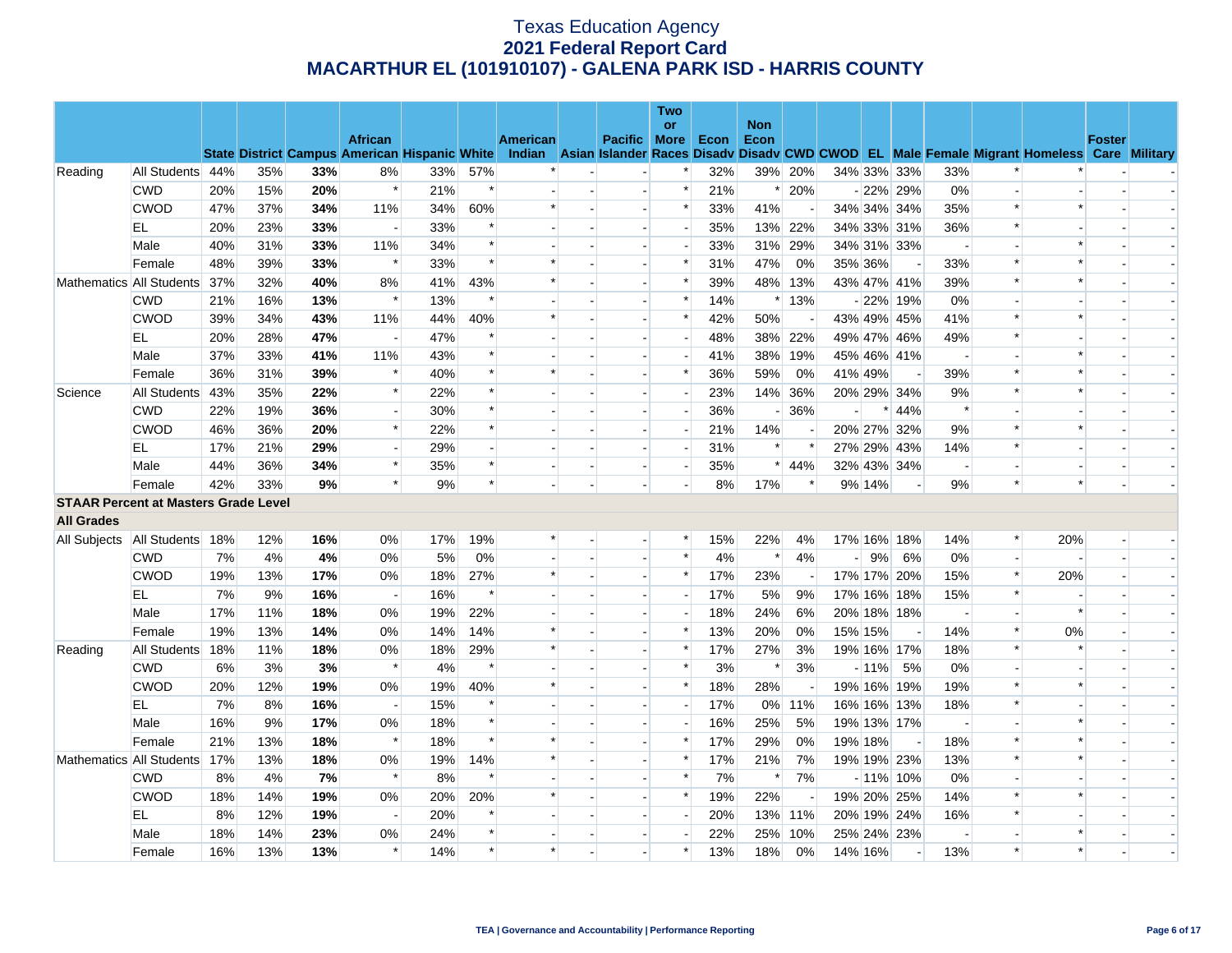|         |              |     |     |    | <b>African</b><br><b>State District Campus American Hispanic White</b> |       | <b>American</b> | Pacific More | <b>Two</b><br>or | Econ  | <b>Non</b><br>Econ |       |       |         |           |    | Indian Asian Islander Races Disady Disady CWD CWOD EL Male Female Migrant Homeless Care Military | Foster |  |
|---------|--------------|-----|-----|----|------------------------------------------------------------------------|-------|-----------------|--------------|------------------|-------|--------------------|-------|-------|---------|-----------|----|--------------------------------------------------------------------------------------------------|--------|--|
| Science | All Students | 19% | 12% | 4% |                                                                        | 4%    |                 |              |                  | 5%    | 0%                 | 0%    |       | 5% 7%   | 8%        | 0% |                                                                                                  |        |  |
|         | <b>CWD</b>   | 8%  | 3%  | 0% |                                                                        | $0\%$ |                 |              |                  | $0\%$ |                    | $0\%$ |       |         | 0%        |    |                                                                                                  |        |  |
|         | <b>CWOD</b>  | 20% | 13% | 5% |                                                                        | 5%    |                 |              |                  | 5%    | 0%                 |       |       |         | 5% 7% 10% | 0% |                                                                                                  |        |  |
|         | EL           | 4%  | 5%  | 7% |                                                                        | 7%    |                 |              |                  | 7%    |                    |       |       |         | 7% 7% 13% | 0% |                                                                                                  |        |  |
|         | Male         | 20% | 12% | 8% |                                                                        | 9%    |                 |              |                  | 8%    |                    | 0%    |       | 10% 13% | 8%        |    |                                                                                                  |        |  |
|         | Female       | 18% | 12% | 0% |                                                                        | 0%    |                 |              |                  | 0%    | 0%                 |       | $0\%$ | 0%      |           | 0% |                                                                                                  |        |  |

- Indicates there are no students in the group.

\* Indicates results are masked due to small numbers to protect student confidentiality.

### **Part (iii): Academic Growth and Graduation Rate**

#### **Part (iii)(I): Academic Growth**

This section provides information on students' academic growth for mathematics and reading/ELA for public elementary schools and secondary schools which don't have a graduation rate, for the 2020-21 school year. These results include all students tested, regardless of whether they were in the accountability subset. (CWD: children with disability; CWOD: children without disability; EL: English learner)

 *USDE waived reporting requirements in Section 1111(h)(1)(C)(iii)(I) (other academic indicator results for schools that are not high schools) for the 2020-21 school year.* 

#### **Part (iii)(II): Graduation Rate**

This section provides information on high school graduation rates for the class of 2020.

## **There is no data for this campus.**

### **Part (iv): English Language Proficiency**

This section provides information on the number and percentage of English learners achieving English language proficiency based on the 2021 Texas English Language Proficiency Assessment System (TELPAS) data. (EL: English learner)

| <b>Total</b> | <b>EL in Proficiency</b> | <b>Rate of</b> |
|--------------|--------------------------|----------------|
| <b>Class</b> | of EL                    | Proficiency    |
| 259          | 36                       |                |

- Indicates there are no students in the group.
- \* Indicates results are masked due to small numbers to protect student confidentiality.
- $\diamond$  Indicates data reporting does not meet for Minimum Size.